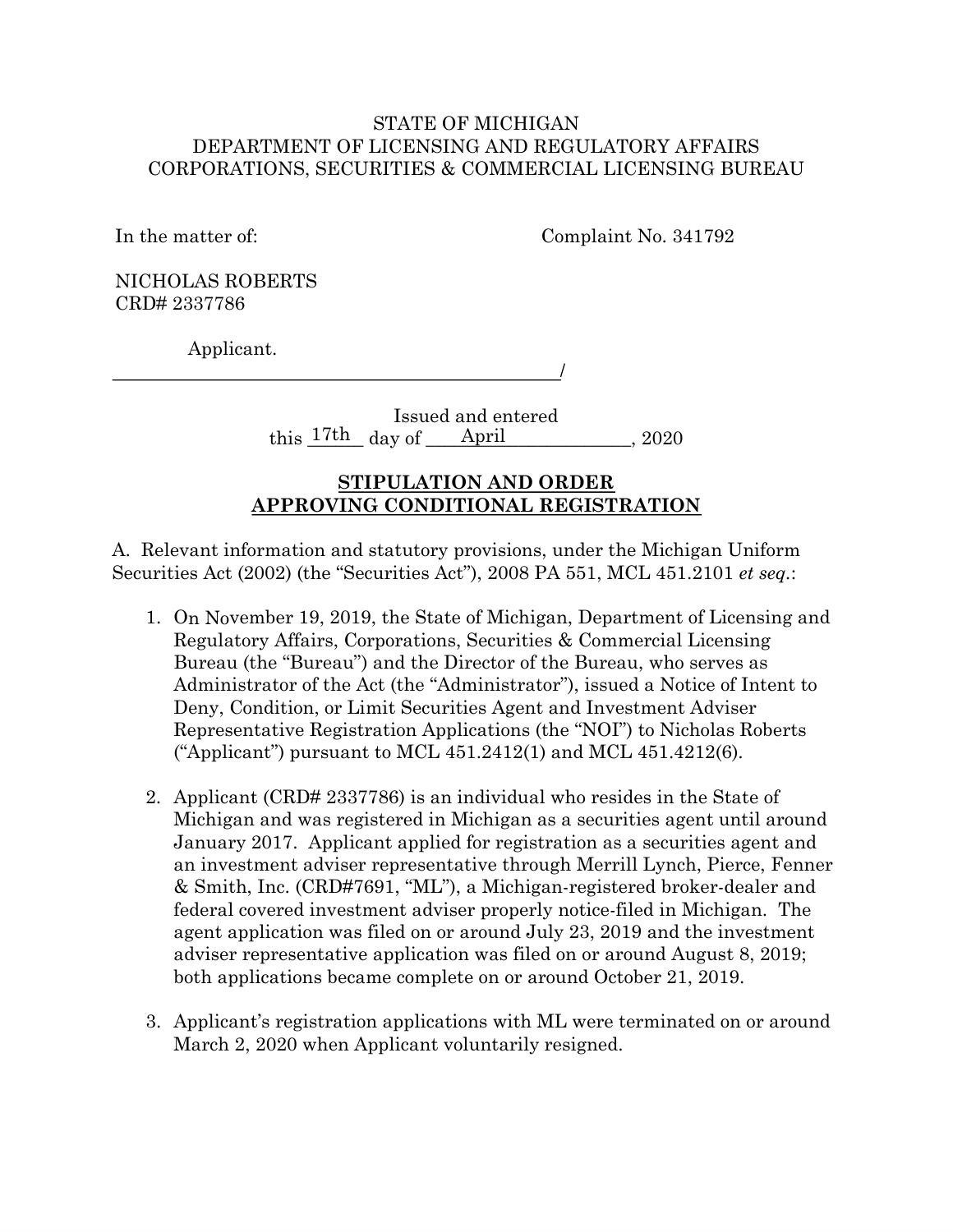- 4. Applicant re·applied for registration as an agent through Alps Distributors, Inc. (CRD#16853, "Alps") on or around March 6, 2020. The application became complete on or around March 6, 2020. Applicant's balance sheet shows that his liabilities exceed his assets, causing him to be insolvent.
- 5. Applicant will be working at the following address:

| Address:   | 600 Covington Rd           |
|------------|----------------------------|
|            | Bloomfield Hills, MI 48301 |
| Telephone: | $(310)$ $463 - 5439$       |

E·mail: nick.roberts@alpsinc.com

6. Applicant will be supervised by the following Supervisor or Compliance Officer at Alps who works at the address indicated:

| Name   | Gary Ross, CRD No. 1388525           |
|--------|--------------------------------------|
| Title: | Senior Vice President, Head of Sales |

Address: 61 Joy Place Cohasset, MA 02025

Telephone: (303) 623·2577 E·mail: gary.ross@alpsinc.com

- 7. The Administrator and Applicant (collectively, "the Parties") acknowledge and agree that Applicant's insolvency, as set forth in the NOI, provides grounds for the Administrator to deny, condition, or limit Applicant's securities agent registration application, as provided in the NOL
- 8. The Parties have determined, notwithstanding the basis for disciplinary action, that: (a) protection of the investing public does not require additional disciplinary action if Applicant and Alps agree to registration subject to the terms and conditions specified in this Stipulation and Order; and (b) the conditional registration of Applicant pursuant to this Stipulation and Order is authorized by law and otherwise reasonable, appropriate, and in the public interest.

# B. STIPULATION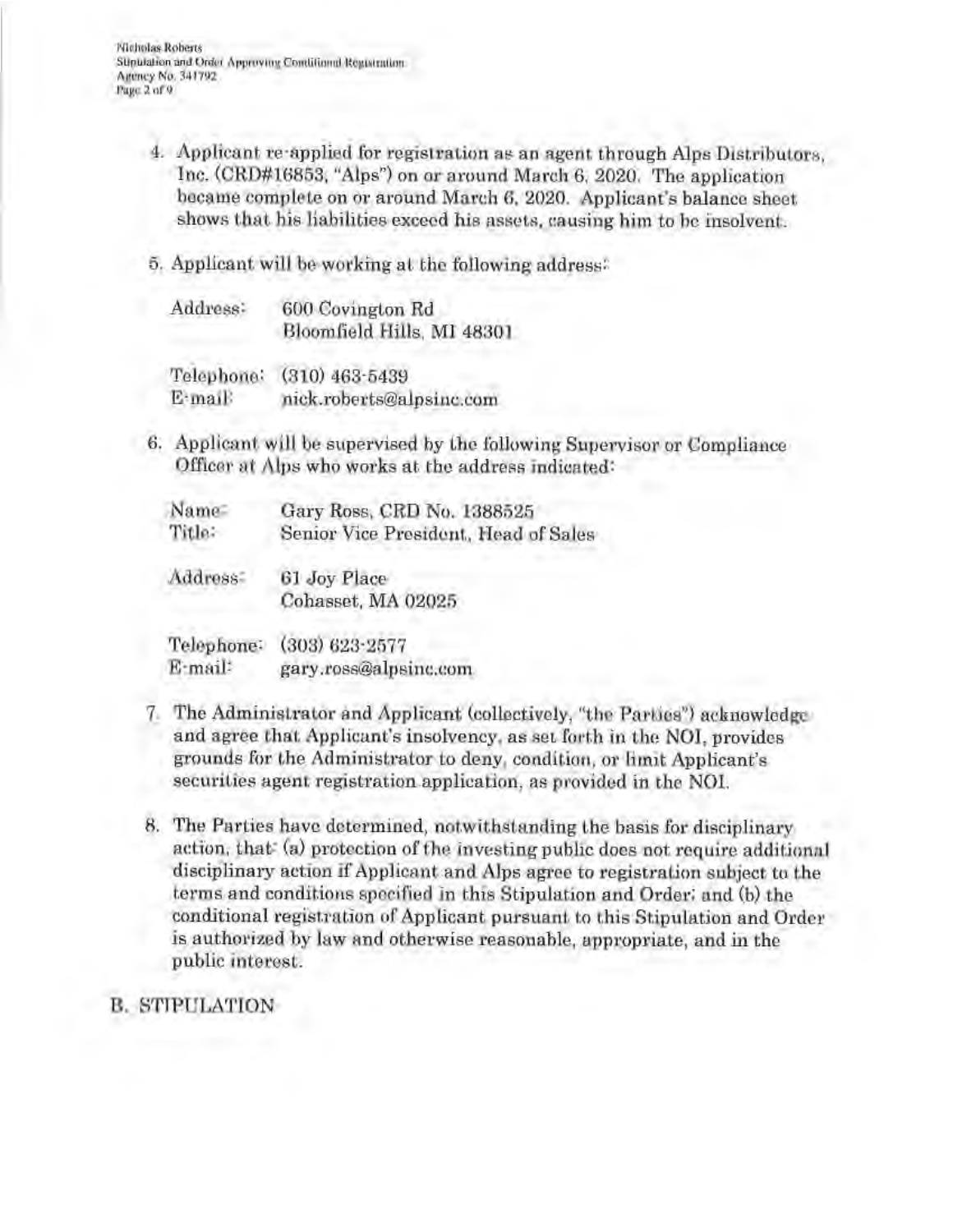**Nicholas Roberts** Stipulation and Order Approving Conditional Registration **Agency No. 341792 Page 3 of9** 

The Parties agree to this Stipulation enabling the Administrator to conditionally register Applicant as a securities agent subject to his compliance with the following conditions:

- 1. The Parties agree that, effective upon entry of the attached Order, the NO! and Applicant's request for a hearing are both resolved without further action by the Parties.
- 2. Following entry of the attached Order, the Bureau will file a Form U6 reflecting the Parties' resolution of the NOI under this Stipulation and Order. In addition, the Bureau will update the Central Registration Depository (the "CRD") to reflect Applicant's registration as a securities agent as "APPROVED-RES (RESTRICTED]." This Stipulation and Order is a public record required to be published and made available to the public, consistent with section 11 of the Michigan Freedom of Information Act, MCL 15.241. The Bureau currently publishes copies of orders issued under the Act to the Bureau's website.

# Compliance **Review** and Reporting

- 3. As described further in paragraphs B.14 and B.15, Applicant agrees to prepare and submit quarterly compliance reports, in the forms attached as Exhibits A and B, to his supervisor at Alps which Alps will then review, certify, and maintain together with all additional information required by this Stipulation and Order. "Quarter" or "quarterly," for purposes of this paragraph and as used throughout this Stipulation and Order, means the periods from January 1 to March 31; April 1 to June 30; July 1 to September 30; and October 1 to December 31.
- 4. Applicant's securities agent registration will remain conditional and subject to this Stipulation and Order, and Alps agrees to supervise Applicant under this Stipulation and Order, for a minimum period of one (1) year following the date that Alps provides evidence to the Bureau that Applicant's Total Assets exceed Total Liabilities or Current Assets exceed Current Liabilities as reflected in the Personal Balance Sheet and supporting documentation reviewed by Alps ("Evidence of Solvency"), unless extended as described in this Stipulation and Order (the "Conditional Registration Term"). One year after Alps provides the Evidence of Solvency to the Bureau, Alps may submit a written request to the Bureau, at the address indicated in Paragraph B.5, that the conditions be lifted from Applicant's registration and providing a reasonable basis for the request. Alps's written request to lift Applicant's conditional registration must include: (a) originals of all quarterly compliance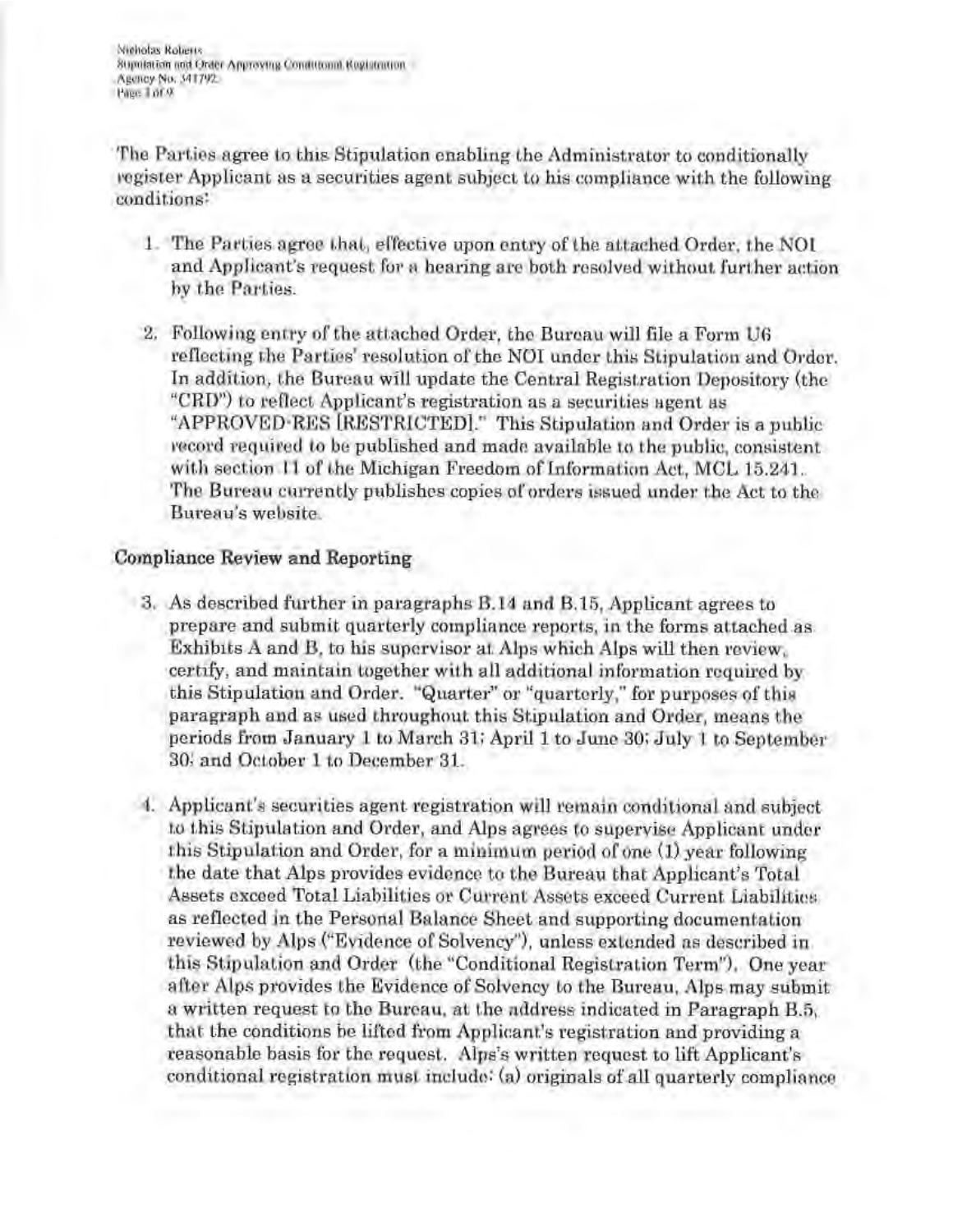**Nicholas Roberts Stipula1ion and Order Approving Conditional Registration Agency No. 341192**  Page 4 of 9

> reports required under paragraphs B.3, B.14, and B.15; and (b) any additional information specifically required by this Stipulation and Order. Applicant's registrations will remain conditional, and the Conditional Registration Term continues, until the Administrator issues an order removing the conditions imposed by this Stipulation and Order after consideration of Alps's written request contemplated by this paragraph.

5. Any changes to Paragraphs A.3 or A.4 of this Stipulation and Order must be reported in writing to the Bureau within fifteen (15) days to the following address:

Corporations, Securities & Commercial Licensing Bureau Securities & Audit Division - Final Order Monitoring P.O. Box 30018 Lansing, MI 48909

- 6. Applicant must separately report to the Bureau any: (a) customer complaints (written or verbal); (b) disciplinary actions; and (c) other changes to Applicant's answers to the Disclosure Questions on the Form U4 (a "Reportable Event") that arise during the Conditional Registration Term, regardless of whether Applicant is required to report this information on the Form U4, within twenty·one (21) days after receipt of the information. Reporting this information on the CRD/IARD system alone will not satisfy this requirement. These items must be reported to the Bureau in writing directly at the address indicated in Paragraph B.5 and must include the following information regarding each customer complaint or Reportable Event:
	- a. Client name, address, telephone number and e·mail address, if any.
	- b. A copy of any written complaint.
	- c. A written summary of any verbal complaint or other Reportable Event.
	- d. Current status of the complaint or other Reportable Event, including the resolution, if any.
	- 7. Applicant and Alps acknowledge that a new complaint or other reportable item may extend the supervisory period.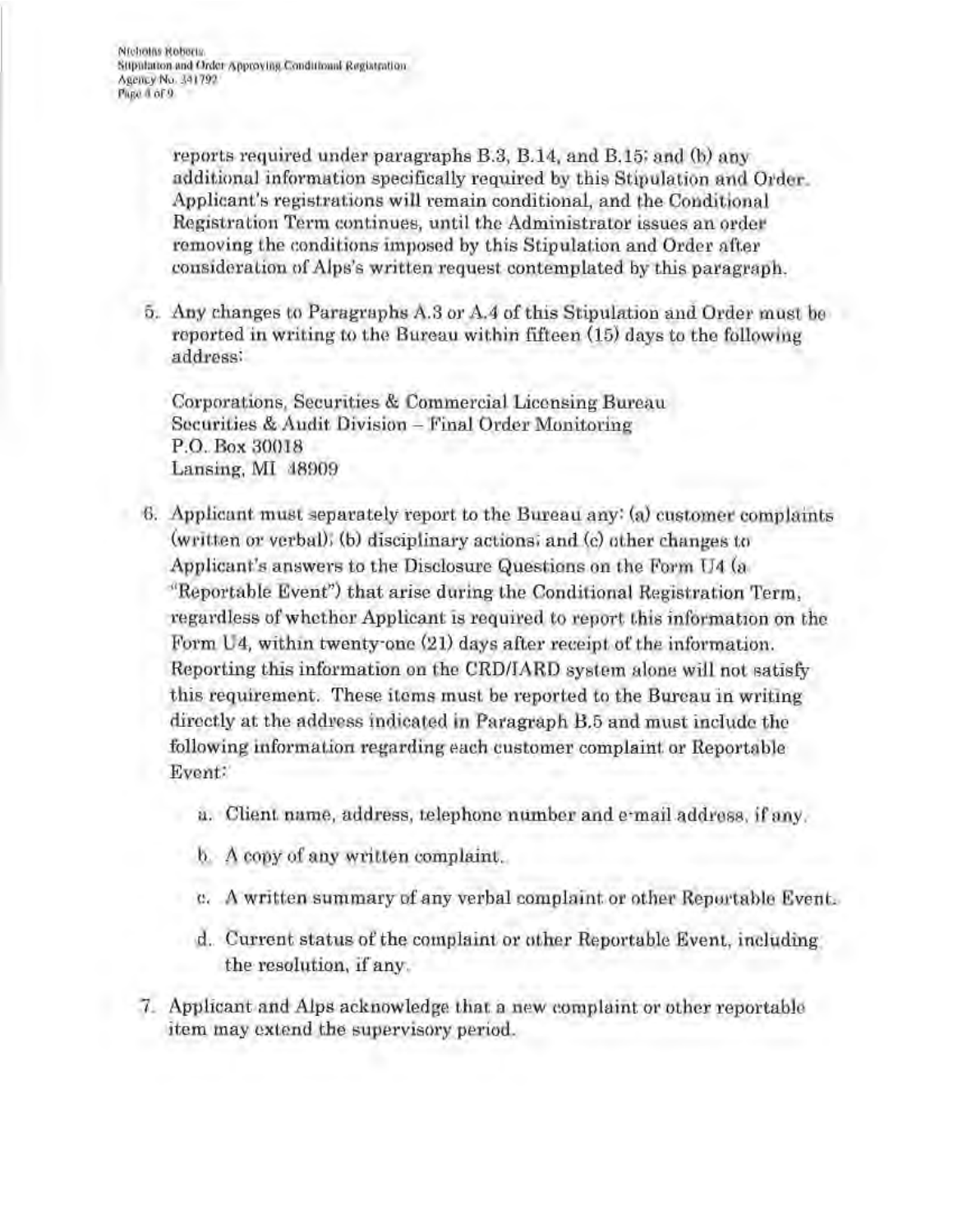**Nicholas Roberts** Stipulation and Order Approving Conditional Registration **Agency** No. **34 1792**  Page 5of9

- 8. All new accounts for Applicant's Michigan customers will be reviewed and approved by Alps before the execution of the initial transaction(s) in any new accounts.
- 9. All transactions for customer accounts will be reviewed and approved by Alps within 24 hours of execution.
- IO.All correspondence, including, without limitation, electronic communications, U.S. mail, facsimiles, etc., both incoming and outgoing, shall be reviewed by Applicant's supervisor or Alps's compliance department on no less than a monthly basis. Alps will maintain written evidence of review (e.g., Supervisor or Compliance Officer's initials written on all correspondence). This review may be performed through an automated message review program.
- 11.All advertising, sales literature, and other solicitation material given or sent by Applicant to any customer or potential customer shall be approved by Applicant's supervisor or Alps's compliance department before use.
- 12.Alps will hold a quarterly review meeting with Applicant regarding his activities and the status of any current disciplinary actions.
- 13. Every six months, Alps will review Applicant's financial situation, including reviewing Applicant's current credit report and personal balance sheet.
- 14.ln conjunction with reviewing and certifying Applicant's quarterly compliance reports during the Conditional Registration Term, Alps will also conduct a monthly review with Applicant regarding Applicant's activities and the status of any current disciplinary actions. Alps's monthly review with Applicant will further assess Applicant's Michigan customer accounts for compliance with this Stipulation and Order and the Act. The monthly review requirement under this paragraph begins immediately on the date that the attached Order is entered, and the reviews must be completed within fourteen (14) calendar days after the final day of each month.
- 15. Within fourteen (14) calendar days after the final day of each quarter, Applicant agrees to prepare and submit to his supervisor at Alps a quarterly compliance report in the form attached as Exhibit A. Within fourteen (14) calendar days after receiving Applicant's quarterly compliance report, Alps agrees to review the report certifying in writing whether Applicant complied with this Stipulation and Order and the Act during the applicable quarterly reporting period. The report and certification must be maintained by Alps.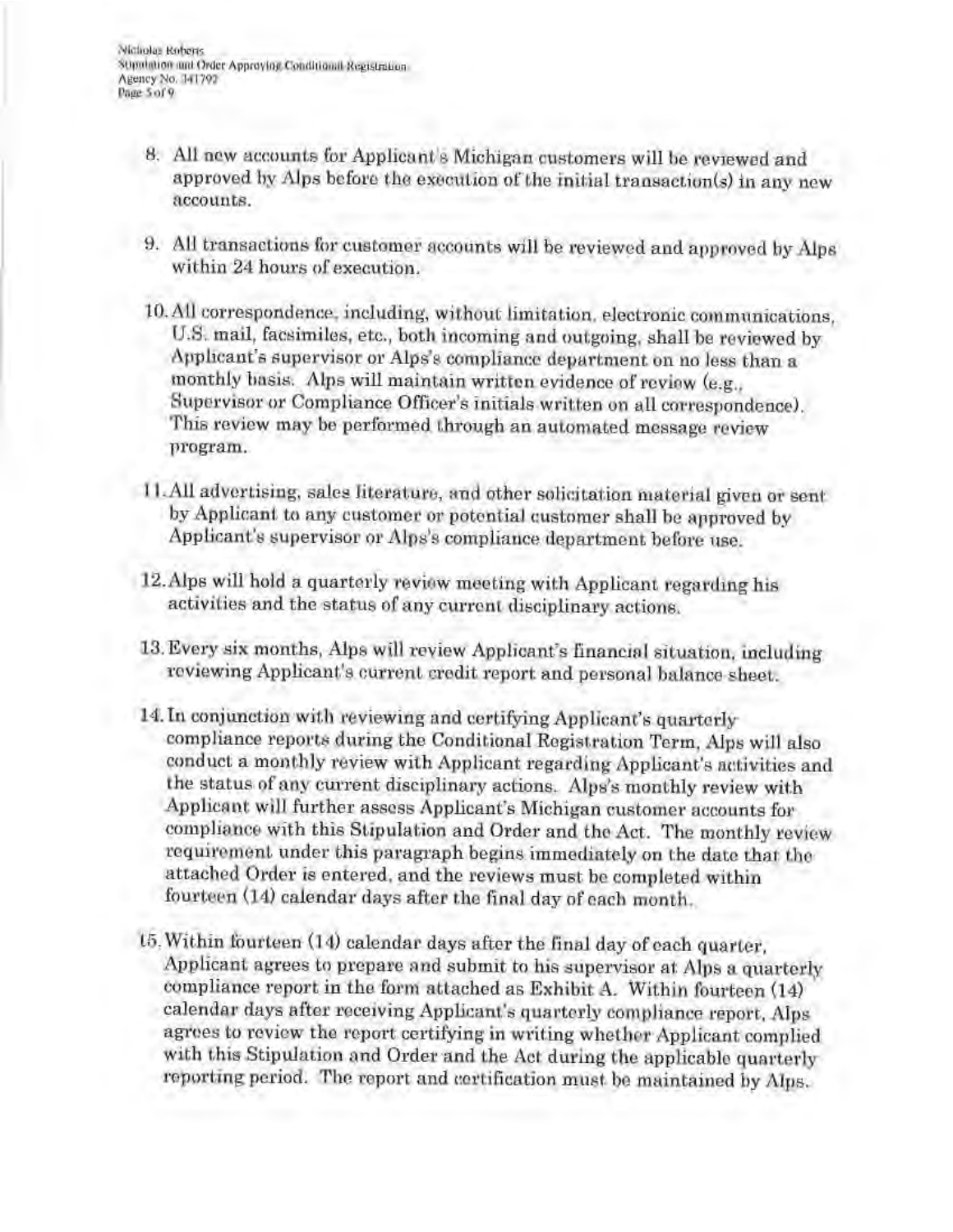The reporting period for the first quarterly compliance report begins immediately on the date that the attached Order is entered and ends on the final day of that quarter. The reporting period for subsequent quarterly compliance reports begins on the first day and ends on the final day of the next applicable quarter.

- 16.Alps is not required to submit Applicant's quarterly compliance reports to the Bureau on a periodic basis. However, Alps must maintain all quarterly compliance reports and certifications and provide them to the Bureau: (a) to support a request to lift Applicant's conditional registration as provided in Paragraph B.4 of this Stipulation and Order; (b) upon request by the Department within ten (IO) calendar days, in connection with any submission of information as required under Paragraph B.6 or B.7 of this Stipulation and Order; and (c) upon request by the Bureau within ten (10) calendar days for any other reason.
- 17. If any monthly review or quarterly compliance report reveals that Applicant is not in compliance with this Stipulation and Order or the Act, then Alps must immediately report the non·compliance to the Bureau in writing at the address indicated in Paragraph B.5.
- IS.Alps will not transfer the registration of Applicant to another broker-dealer, pursuant to a mass transfer, without prior approval of the Bureau while this Stipulation and Order is in effect.

#### Additional Provisions

- 19.Applicant and Alps will fully cooperate with the Bureau in any investigation, audit, or examination relating to Registrant's activities.
- 20.Applicant and Alps acknowledge and agree that upon their failure to comply with any requirements imposed by this Stipulation and Order, the Administrator is entitled to and may immediately: (a) suspend all registrations held by Applicant under the Act; (b) deny any renewal registrations submitted by him; and (c) deny any future applications for registration submitted by him. A summary suspension under this paragraph is effective upon written notice to Applicant given by the Administrator or her designee in accordance with MCL 451.2412(6) and (7). Applicant and Alps further acknowledge and agree that the Administrator may pursue any other available contractual, administrative, or judicial remedies to enforce this Stipulation and Order. Applicant may voluntarily surrender or withdraw a registration under the Act; however, such surrender or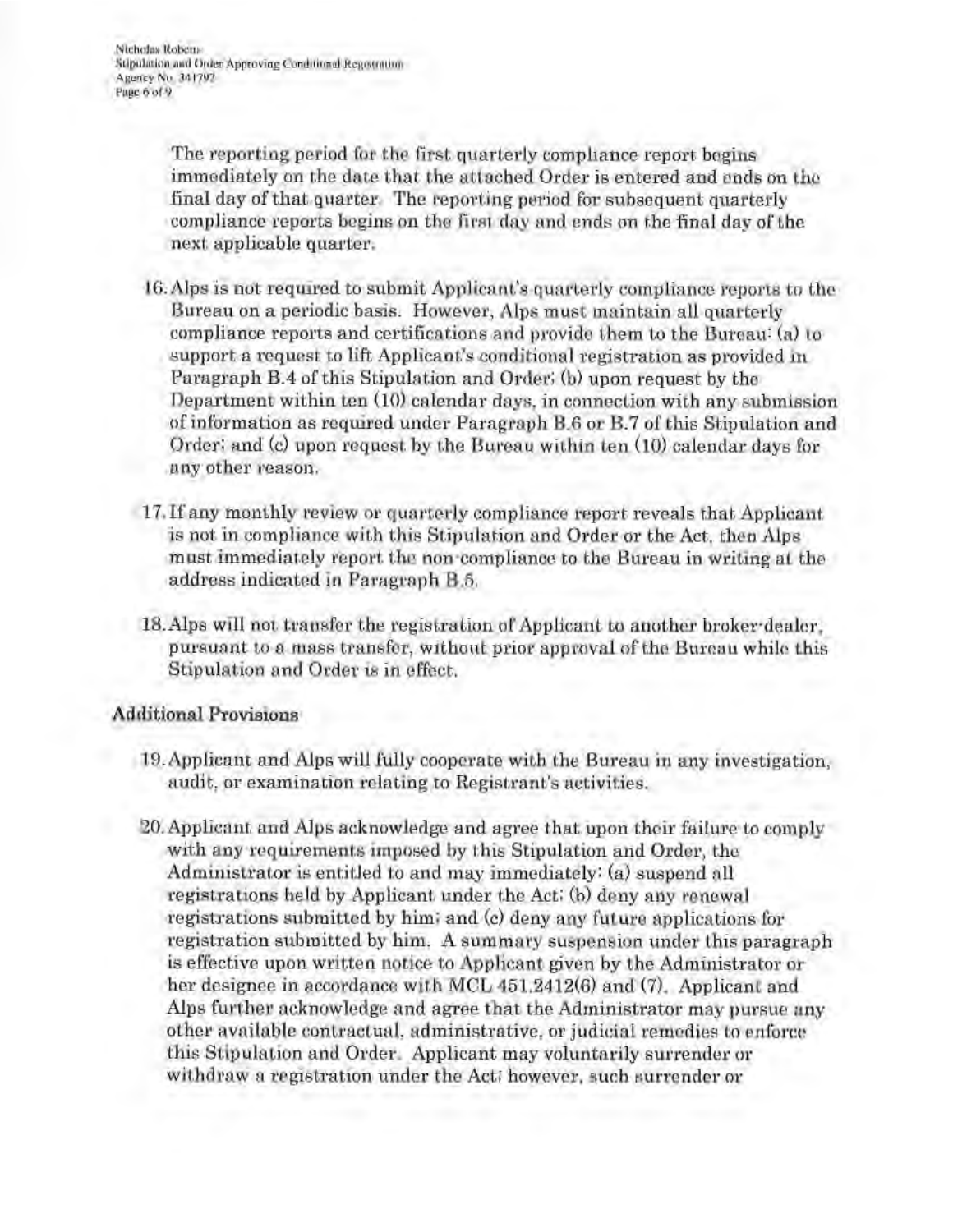withdrawal will not negate the previously mentioned actions against the relevant registration or additional disciplinary proceedings if a violation of this Stipulation and Order or the Act occurred.

- 21.Applicant further acknowledges and agrees that: (a) the Administrator has jurisdiction and authority to enter the attached Order; (b) the attached Order may be entered without any further notice to Applicant; and (c) upon entry of the attached Order, it is final and binding, and Applicant waives any right to a hearing that exists under the Act, the rules promulgated under the Act or the predecessor Act, the Administrative Procedures Act of 1969, 1969 PA 306, MCL 24.201 et seq., or other applicable law.
	- 22. The Parties acknowledge and agree that this Stipulation and Order contains the entire understanding of the Parties and supersedes and forever terminates all prior and contemporaneous representations, promises, agreements, understandings, and negotiations, whether oral or written, with respect to its subject matter. The Parties further agree that this Stipulation and Order may only be amended, modified, or supplemented by a duly executed writing signed by each party and approved by Order of the Administrator.
	- 23. The Parties acknowledge and represent that: (a) each party has read this Stipulation and Order in its entirety and fully understands all of its terms, conditions, ramifications, and consequences; (b) each party unconditionally consents to the terms of this Stipulation and Order; (c) each party has consulted with or had ample opportunity to consult with legal counsel of his, her, or its choosing prior to executing this Stipulation; (d) each party has freely and voluntarily signed this Stipulation; and (e) the consideration received by each party as described in this Stipulation and Order is adequate.
	- 24. The Parties agree that they may execute this Stipulation in any number of counterparts, each of which shall be deemed an original hereof, but which together shall constitute one and the same instrument and agreement, and that facsimile or electronically-transmitted signatures may be attached to this Stipulation and shall be binding on such party as an original signature.
	- 25. The signatories to this Stipulation below represent and warrant that they have the legal capacity and authority to enter into this Stipulation on behalf of the named Parties and to bind the named Parties to the terms and conditions contained herein.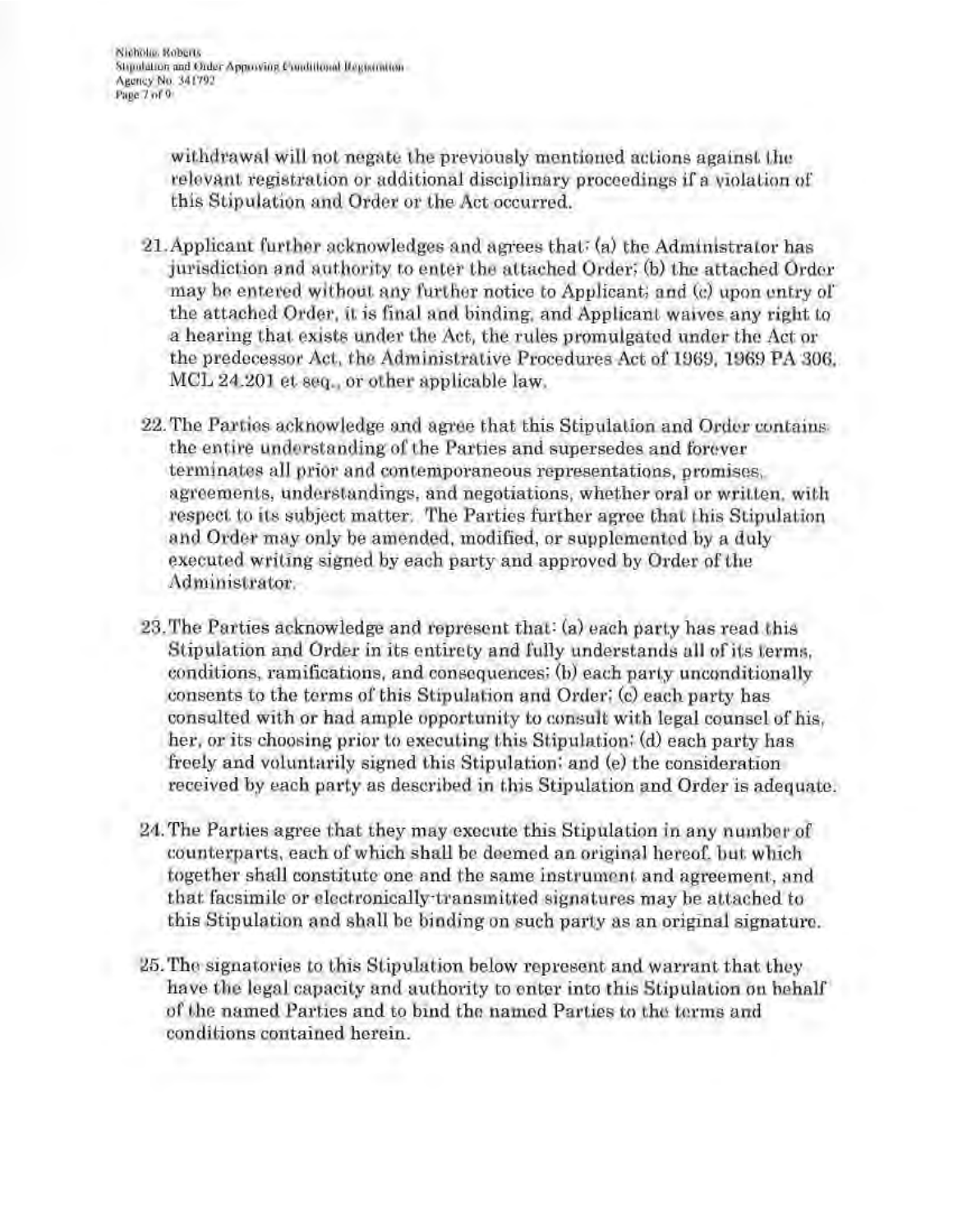**Nicholas Roberts**  Stipulation and Orde: Approving Conditional Registration **Agency No. 34 1 792 Page 8 nl'9** 

Through their signatures, the Bureau, Applicant, and Alps agree to comply to the above terms and conditions.

Dated:  $\frac{1}{\frac{1}{2}}\frac{1}{2020}$  Signed:

Nicholas Roberts, Applicant

Dated: 04/09/2020 Signed:

Stephen Kyllo

Stephen Kyllo, Chief Compliance Officer Alps Distributors, Inc.

Approved by:

Dated: Signed:

Timothy L. Teague Securities & Audit Division Director Corporations, Securities & Commercial Licensing Bureau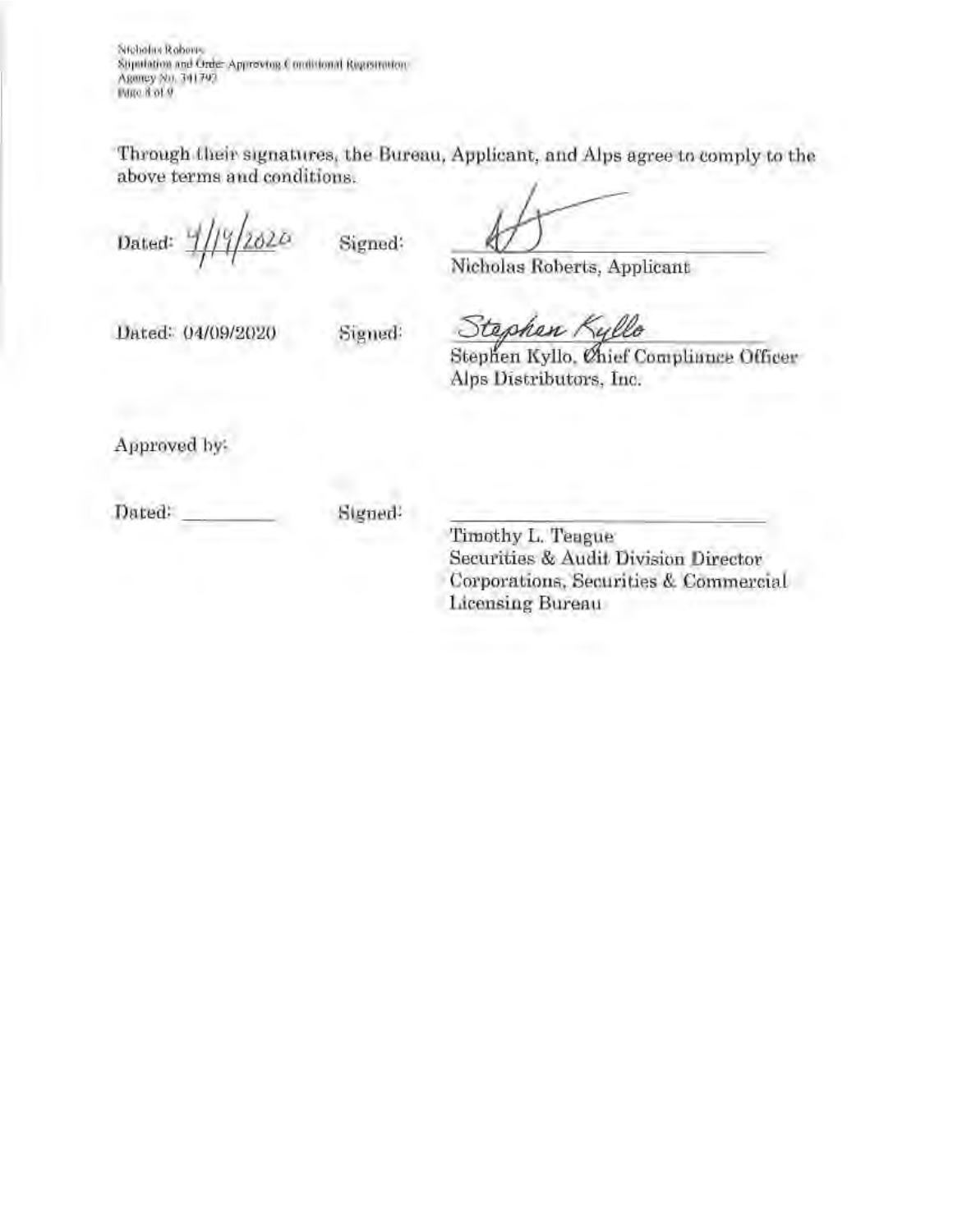Through their signatures, the Bureau, Applicant, and Alps agree to comply to the above terms and conditions.

| Dated: |  |
|--------|--|
|--------|--|

Signed:

Nicholas Roberts, Applicant

Dated: \_\_\_\_\_\_\_\_\_\_ Signed: \_\_\_\_\_\_\_\_\_\_\_\_\_\_\_\_\_\_\_\_\_\_\_\_\_\_\_\_\_\_\_\_\_\_

Stephen Kyllo, Chief Compliance Officer Alps Distributors, Inc.

Approved by:

Dated: <u>04/15/2020</u> Signed: Jimothy L. Teague

Timothy L. Teague Securities & Audit Division Director Corporations, Securities & Commercial Licensing Bureau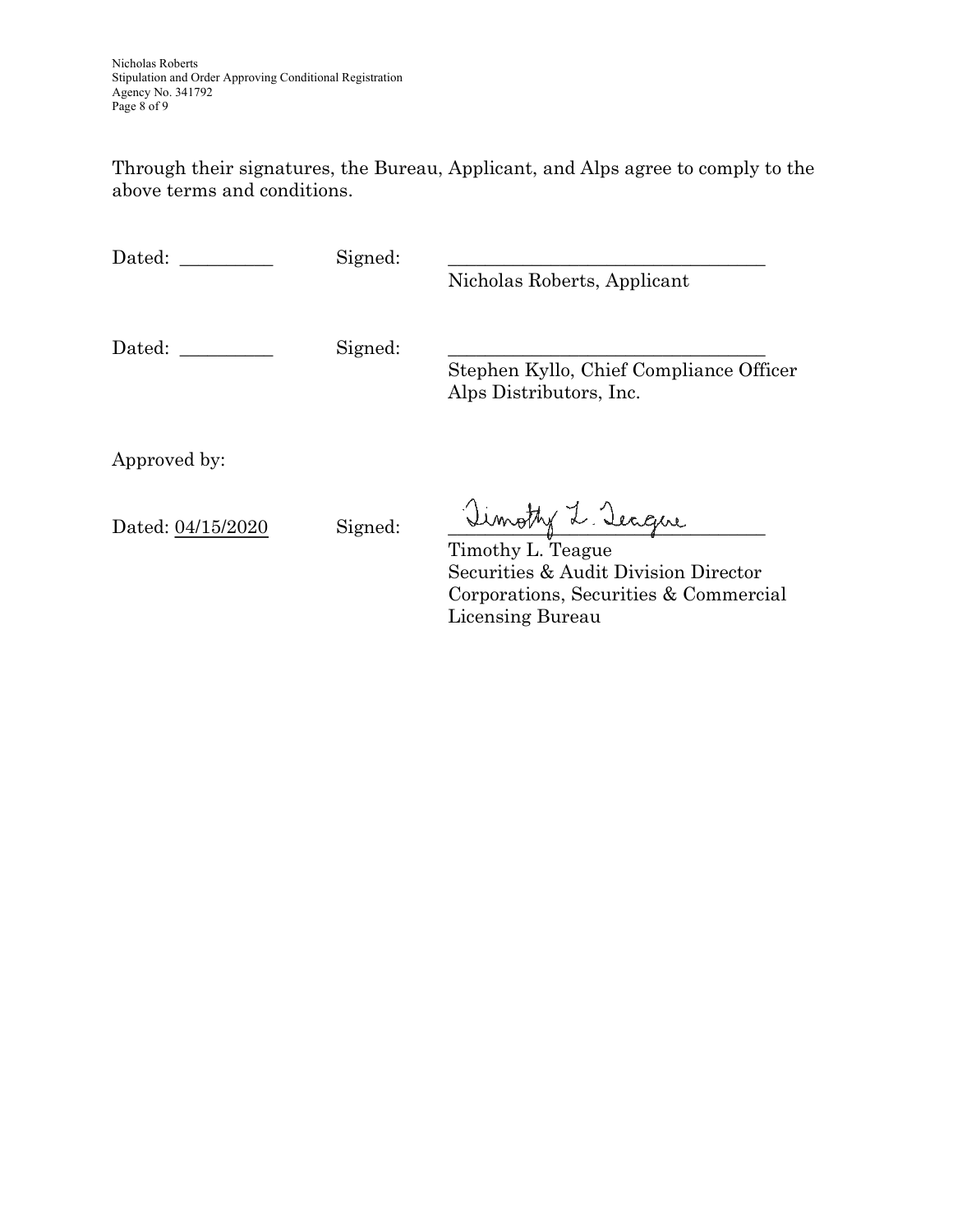**Nicholas Roberts Stipul:llion and Ordci;- Approving Conditional Registra1ioo Agency No. 34 1792**  Page 9 of 9

# C. ORDER

## NOW, THEREFORE, the Administrator ORDERS:

IN ACCORDANCE WITH THE FOREGOING FULLY EXECUTED STIPULATION, APPLICANT NICHOLAS ROBERTS' SECURITIES AGENT REGISTRATION IS CONDITIONALLY APPROVED.

 $\sqrt{\alpha}$ .

Linda Clegg Administrator and Director Corporations, Securities & Commercial Licensing Bureau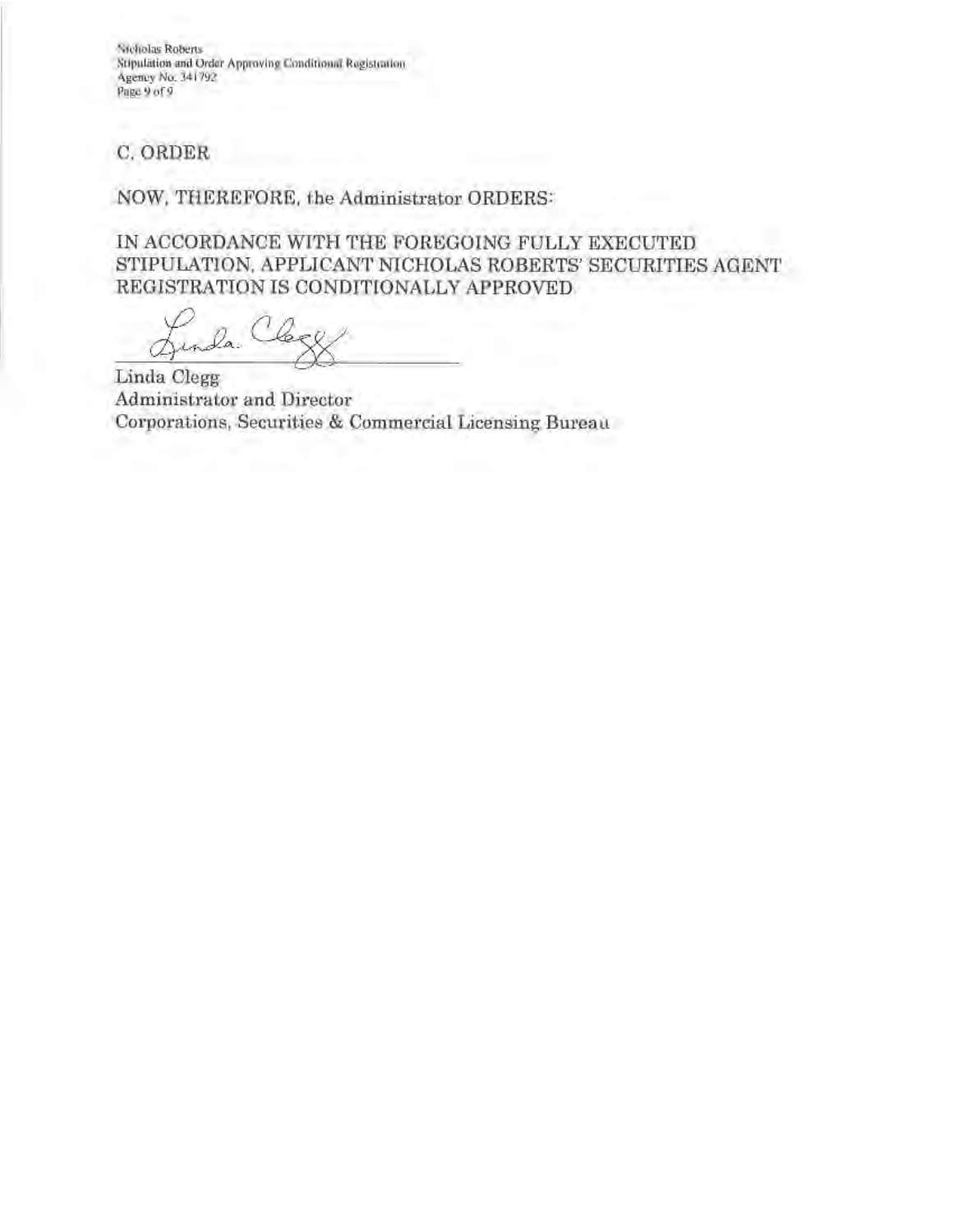#### **STATE OF MICHIGAN DEPARTMENT OF LICENSING AND REGULATORY AFFAIRS CORPORATIONS, SECURITIES & COMMERCIAL LICENSING BUREAU**

In the matter of:

Agency No. 341792

NICHOLAS ROBERTS CRD# 2337786

Applicant.

Issued and entered This 19th day of November, 2019

#### **NOTICE OF INTENT TO DENY, CONDITION, OR LIMIT SECURITIES AGENT AND INVESTMENT ADVISER REPRESENTATIVE REGISTRATION APPLICATIONS**

#### **I. RELEVANT FACTS AND APPLICABLE LAW.**

Relevant information and statutory provisions, under the Michigan Uniform Securities Act (2002), 2008 PA 551, as amended, MCL 451.2101 *et seq* ("the Securities Act");

- 1. Nicholas Roberts ("Applicant") has previously been registered as a securities agent under the Securities Act in Michigan, and has been registered as an agent of various broker-dealers in other states since in or around 1993. Applicant's last agent registration became inactive in or around January 2017.
- 2. Applicant applied for registration as a securities agent and an investment adviser representative in Michigan through Merrill Lynch, Pierce, Fenner & Smith, Inc. (CRD#7691, "ML"), a Michigan-registered broker-dealer and federal covered investment adviser properly notice-filed in Michigan. The agent application was filed on or around July 23, 2019 and the investment adviser representative application was filed on or around August 8, 2019; both applications became complete on or around October 21, 2019.
- 3. The Corporations, Securities and Commercial Licensing Bureau ("the Bureau") within the State of Michigan Department of Licensing and Regulatory Affairs requested, and Applicant provided a personal balance sheet during the Bureau's review of Applicant's registration applications. The balance sheet submitted by Applicant shows that his liabilities exceed his assets. The Administrator finds that Applicant is insolvent because his liabilities exceed his assets.
- 4. The Director of the Bureau ("Administrator") has reviewed materials regarding Applicant's financial condition as it relates to his registration as an agent and an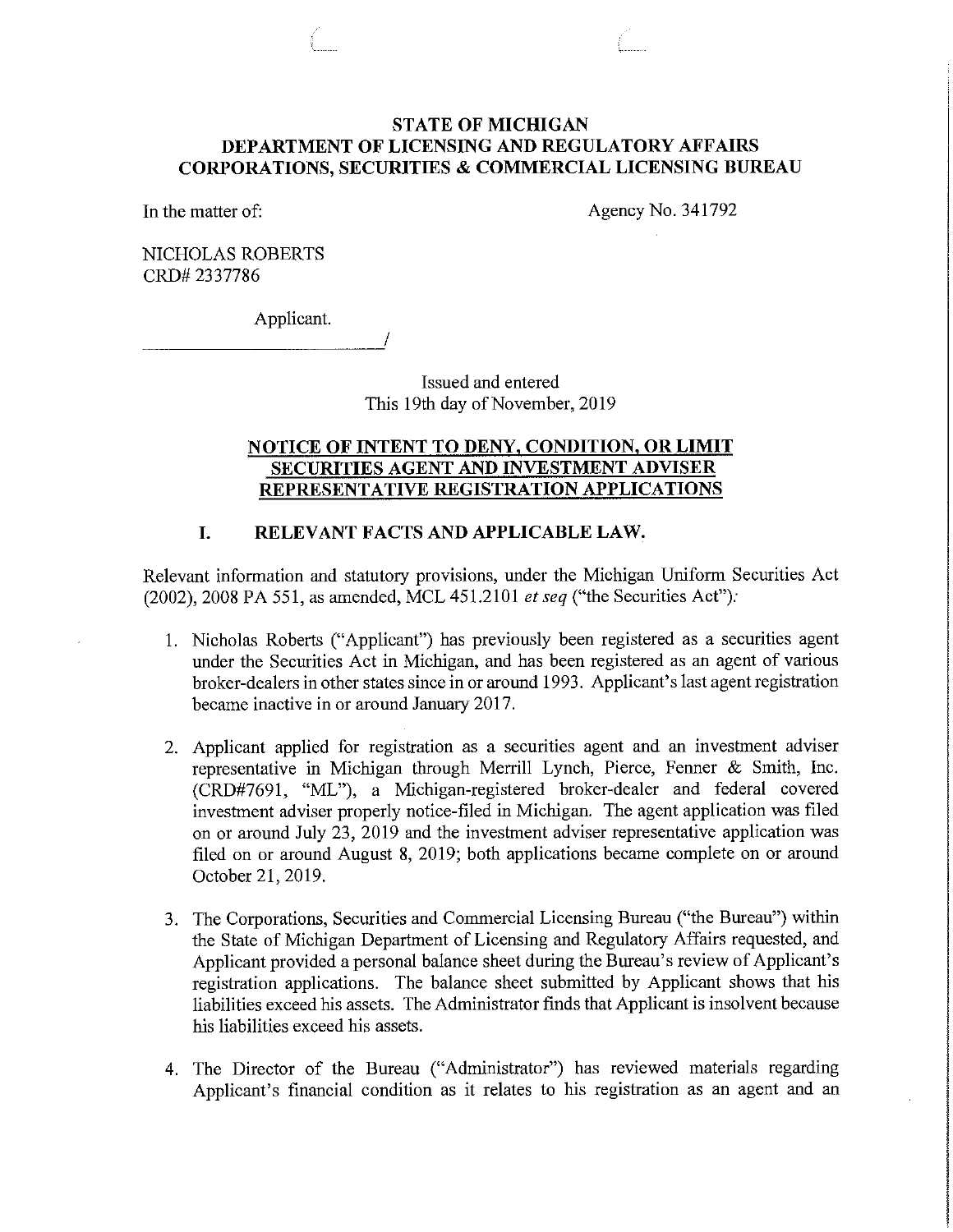investment adviser representative under the Securities Act. The Administrator has determined that it is authorized, appropriate, and in the public interest to deny, condition, or limit Applicant's securities agent and investment adviser representative registrations.

- 5. Section 412(1) of the Securities Act, MCL 451.2412(1), provides that if the Administrator finds that the Order is in the public interest and MCL 451.2412(4) authorizes the action, the Administrator may issue an Order denying, conditioning, or limiting an application for registration.
- 6. Section 412(4) of the Securities Act, MCL 451.2412(4) states in relevant part:

(4) A person may be disciplined under subsections (1) to (3) if any of the following apply to the person:

\*\*\*

(g) The person is insolvent, either because the person's liabilities exceed the person's assets or because the person cannot meet the person's obligations as they mature. The administrator shall not enter an order against an applicant or registrant under this subdivision without a finding of insolvency as to the applicant or registrant...

- 7. Section 412(6) of the Securities Act, MCL 451.2412(6), authorizes the Administrator to deny a registration application pending final determination of an administrative proceeding.
- 8. The Administrator may deny, condition, or limit Applicant's securities agent and investment adviser representative registration applications under sections 412(1) and  $412(4)(g)$  of the Securities Act, MCL 451.2412(1) and MCL 451.2412(4)(g), because Applicant is insolvent in that his liabilities exceed his assets, giving the Administrator cause to issue this order.

## **II. ORDER.**

The Administrator finds that this ORDER is authorized, appropriate, and in the public interest based on the above-cited facts and law.

IT IS ORDERED as follows:

1. The Administrator intends to deny, condition, or limit the securities agent and investment adviser representative registration applications of Nicholas Roberts under section 412(1) of the Securities Act, MCL 451.2412(1), because Applicant is insolvent, which supports the denial, conditioning, or limitation of his registration applications under the above-cited provisions of the Michigan Uniform Securities Act (2002), 2008 PA 551, MCL 451.2101 *et seq.*